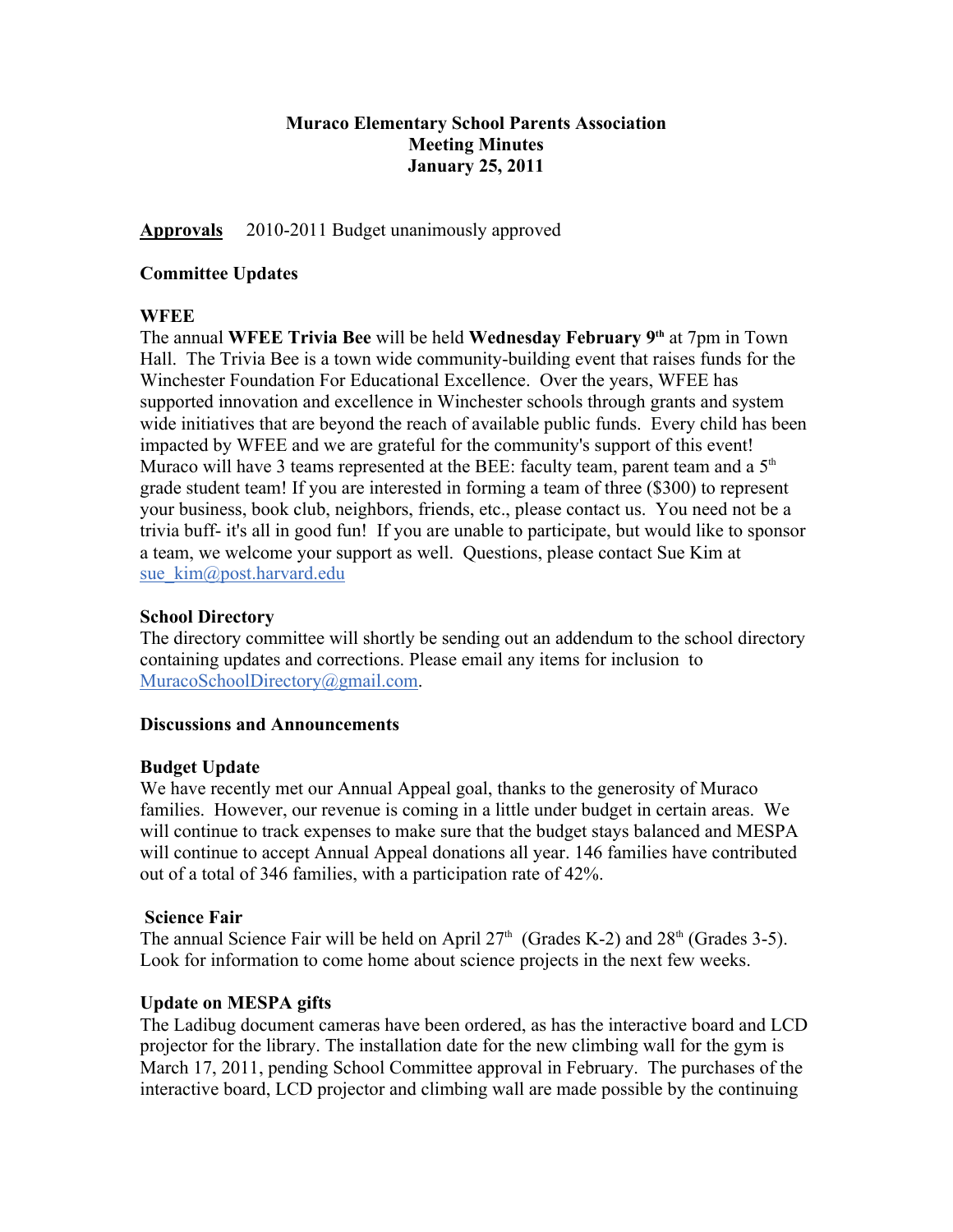generosity of the family of former Muraco, student, Suzanne Russo Callahan, and MESPA expresses its heartfelt gratitude to the family.

## **Update on Traffic Flow at Washington Street and Bates Road**

Principal Laurie Kirby and MESPA extend deep appreciation to Linda Flaherty, our longtime Crossing Guard at Washington Street, who does a tremendous job protecting our children from the traffic at the Washington Street and Bates Road intersection. In addition to helping the children cross the street safely, Linda makes sure the children are following their walking routes and she has been known to contact the school and/or parents to make sure children are accounted for. Many parents have contacted MESPA, as well as the Winchester Police Department, to voice their support and to praise Linda's excellent work. Due to town policy, crossing guards are generally not allowed to direct traffic and Linda has been instructed not to assist with the traffic flow during the morning and afternoon pick-up. The enforcement of this policy has resulted in significant delays at drop-off and pick-up. Winchester Police Safety Officer Groux has been monitoring the traffic patterns at drop-off and pick-up. He is exploring the possibility of opening the passageway to Irving Street (now blocked with boulders) to create a new traffic flow. There is also a possibility that Linda might receive the special training that would enable her to direct traffic and ease congestion. Parents who have questions or concerns about the traffic flow issues at Muraco can contact the Winchester Police Department directly.

## **School Day Start/End Time**

Laurie Kirby reported that the District is currently revisiting the School Day Start/End Times for all of its schools. Currently, Ambrose and Lynch begin their school day at 8:45 a.m. and finish at 2:50 p.m. (except for the half day K, which releases at 12:30 p.m.). Their Early Release Days end at 11:45 a.m. If Muraco, Lincoln and VO move to the same schedule as Ambrose and Lynch, then this could have a positive effect on the bus routes, allowing children who take the bus to arrive home or to the after-school program much more quickly and efficiently.

# **Classroom Wish Lists**

The teachers have updated the classroom library wish lists. The lists and Google sign-up sheets remain on the MESPA website for parents who would like to donate to the classroom libraries.

### **Clarification of Teacher Gift Policy**

The memo issued by the WPS in December regarding teacher gifts generated some questions. The ethics rule has been in existence for many years and the changes made in December changed some of the reporting rules and expanded the yearly gift aggregate from \$50 to \$150. MESPA is considering issuing some guidelines for parents regarding the new Teacher Gift Policy.

### **Muraco Memorial Fund**

This fund, which was originally started with annual donations from the parents of Francis J. Muraco, was supplemented significantly this year by generous gifts made in the memory of Mr. Francis Muraco, Sr, who passed away last fall. Ideas for the use of this